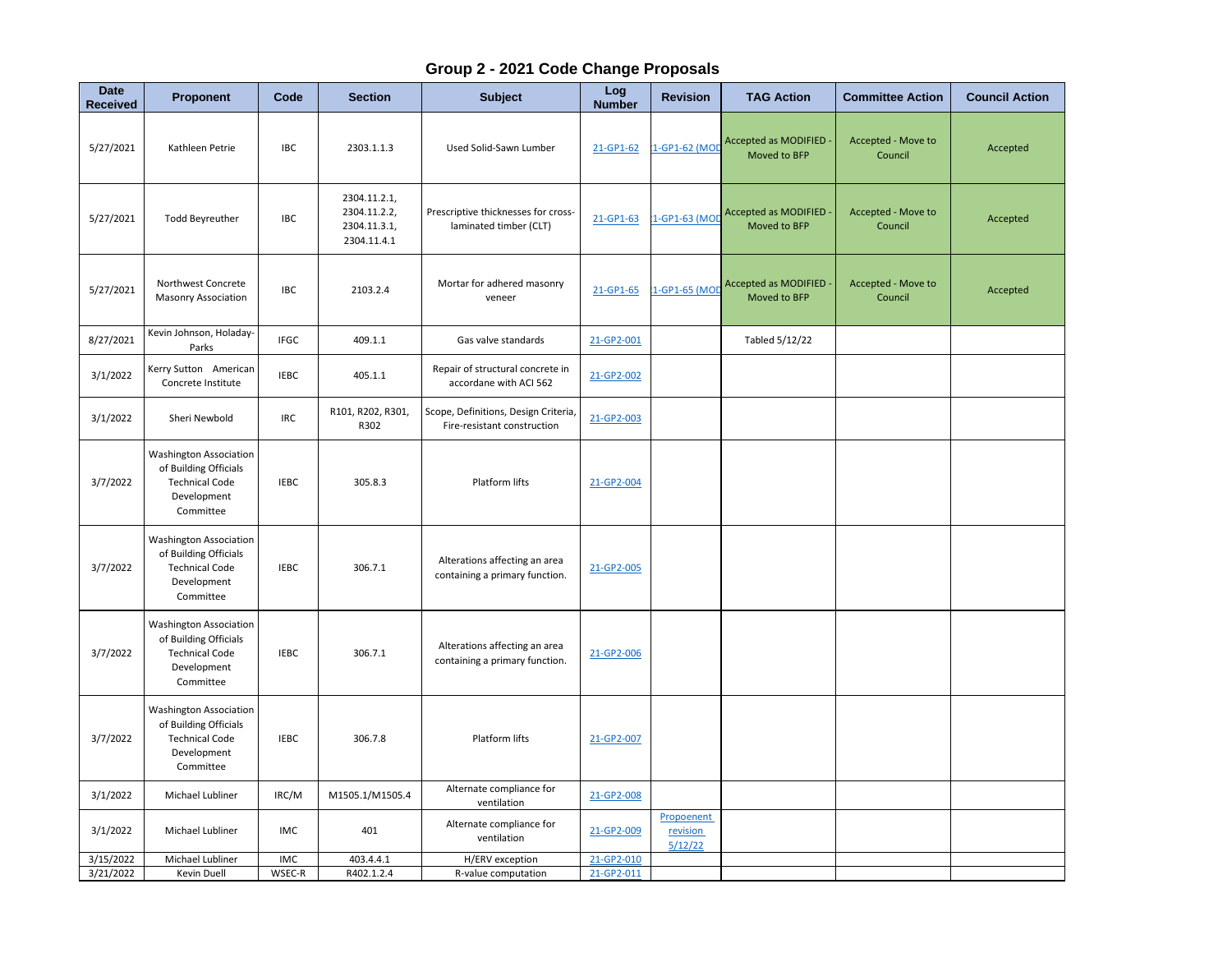| 3/21/2022 | Kevin Duell                                                                       | WSEC-R      | Table R402.4.1.1           | Insulation in unconiditoned spaces                                                                                          | 21-GP2-012 |                                  |  |
|-----------|-----------------------------------------------------------------------------------|-------------|----------------------------|-----------------------------------------------------------------------------------------------------------------------------|------------|----------------------------------|--|
| 3/21/2022 | Kevin Duell                                                                       | WSEC-R      | R403.5.2                   | Demand recirculation water<br>systems                                                                                       | 21-GP2-013 |                                  |  |
| 3/21/2022 | Kevin Duell                                                                       | WSEC-R      | R403.5.3                   | Drain water heat recovery                                                                                                   | 21-GP2-014 |                                  |  |
| 3/21/2022 | Kevin Duell                                                                       | WSEC-R      | R403.12                    | Pools and spas                                                                                                              | 21-GP2-015 |                                  |  |
| 2/1/2022  | Kai Ki Mow and Susan<br>Chang / SEAW-EEC                                          | IBC         | 1613.4                     | Voluntary Use of Multi-Period<br>Response Spectra for<br>Determination of Seismic Hazard                                    | 21-GP2-016 |                                  |  |
| 4/1/2022  | <b>WABO Technical Code</b><br>Development                                         | <b>IBC</b>  | Chapter 35                 | Referenced Standards                                                                                                        | 21-GP2-017 | Approve as submitted             |  |
| 4/8/2022  | <b>WABO Technical Code</b><br>Development                                         | <b>IEBC</b> | 503.19, 805.5              | Seismic requirements for<br>alteration of URM or hollow clay<br>tile buildings increasing occupant<br>load                  | 21-GP2-018 |                                  |  |
| 2/28/2022 | City of Bellevue                                                                  | IMC         | 501.3.1                    | Transformer vault exhaust system<br>outlets                                                                                 | 21-GP2-019 | Approval as modified,<br>5/12/22 |  |
| 2/28/2022 | City of Bellevue                                                                  | <b>IMC</b>  | 504.1                      | Common exhaust systems for<br>clothes dryers located in multistory<br>structurers. Typo correction to a<br>state amendment. | 21-GP2-020 |                                  |  |
| 3/28/2022 | City of Bellevue                                                                  | <b>UPC</b>  | 608.5                      | <b>Discharge Piping</b>                                                                                                     | 21-GP2-021 |                                  |  |
| 3/31/2022 | Andrea Smith                                                                      | WSEC-R      | R406                       | Performance Pathway                                                                                                         | 21-GP2-022 |                                  |  |
| 4/1/2022  | Mike Lubliner                                                                     | WSEC-R      | Table 406.3; Option 3.2    | HSPF of 9.5                                                                                                                 | 21-GP2-023 |                                  |  |
| 4/1/2022  | Mike Lubliner                                                                     | WSEC-R      | Table 406.3; Option 3.5    | HSPF of 11.0                                                                                                                | 21-GP2-024 |                                  |  |
| 4/1/2022  | Mike Lubliner                                                                     | WSEC-R      | Table 406.3; Option<br>3.6 | HSPF of 10                                                                                                                  | 21-GP2-025 |                                  |  |
| 4/1/2022  | <b>Thad Curtz</b>                                                                 | IRC         | R202, R335                 | <b>Electric Vehicle Charging</b><br>Infrastructure                                                                          | 21-GP2-026 |                                  |  |
| 4/4/2022  | Kai Ki Mow and Susan<br>Chang / SEAW-EEC                                          | <b>IBC</b>  | 1613.4                     | Voluntary Use of Multi-Period<br>Response Spectra for<br>Determination of Seismic Hazard                                    | 21-GP2-027 | Approve as submitted             |  |
| 4/4/2022  | Scott Newman, Carson<br>Baker, Julius Carreon,<br>Partick Lindblom, Kai Ki<br>Mow | IBC         | 1613.4.1                   | ASCE 7 Section 12.2.5.4                                                                                                     | 21-GP2-028 | Review at the next<br>meeting    |  |
| 4/7/2022  | Sue Coffman                                                                       | <b>IEBC</b> | Chapter 2                  | Substantial Damage, Substantial<br>Improvement definitions using ICC<br><b>Building Valuation</b>                           | 21-GP2-029 |                                  |  |
| 4/7/2022  | Sue Coffman                                                                       | <b>IEBC</b> | 603.1, 604.1               | Level of Alteration                                                                                                         | 21-GP2-030 |                                  |  |
| 4/7/2022  | Cale Ash                                                                          | IBC         | 1615                       | Tsunami Loads                                                                                                               | 21-GP2-031 | Review at the next<br>meeting    |  |
| 4/7/2022  | <b>WSU Energy Program</b>                                                         | WSEC-R      | R403.3.2.1                 | Sealed Air Handler                                                                                                          | 21-GP2-032 |                                  |  |
| 4/7/2022  | <b>WSU Energy Program</b>                                                         | WSEC-R      | 401.3                      | Certificate                                                                                                                 | 21-GP2-033 |                                  |  |
| 4/7/2022  | WSU Energy Program                                                                | $WSEC-R$    | Table 406.3                | Energy credit options 3.1 and 3.2                                                                                           | 21-GP2-034 |                                  |  |
| 4/7/2022  | <b>WSU Energy Program</b>                                                         | WSEC-R      | R502                       | Additions                                                                                                                   | 21-GP2-035 |                                  |  |
| 4/7/2022  | <b>WSU Energy Program</b>                                                         | WSEC-R      | R503                       | Alerations                                                                                                                  | 21-GP2-036 |                                  |  |
| 4/7/2022  | <b>WSU Energy Program</b>                                                         | WSEC-R      | A103<br>A104               | Above Grade Walls<br>Below Grade Walls and Slabs                                                                            | 21-GP2-037 |                                  |  |
| 4/7/2022  | Ed Holmes                                                                         | UPC         | Appendix M                 | Peak Water Demand Calculator                                                                                                | 21-GP2-038 |                                  |  |
| 4/7/2022  | Ed Holmes                                                                         | <b>UPC</b>  | Appendix N                 | Impact of water temperature on<br>the potential for scalding and<br>Legionella growth                                       | 21-GP2-039 |                                  |  |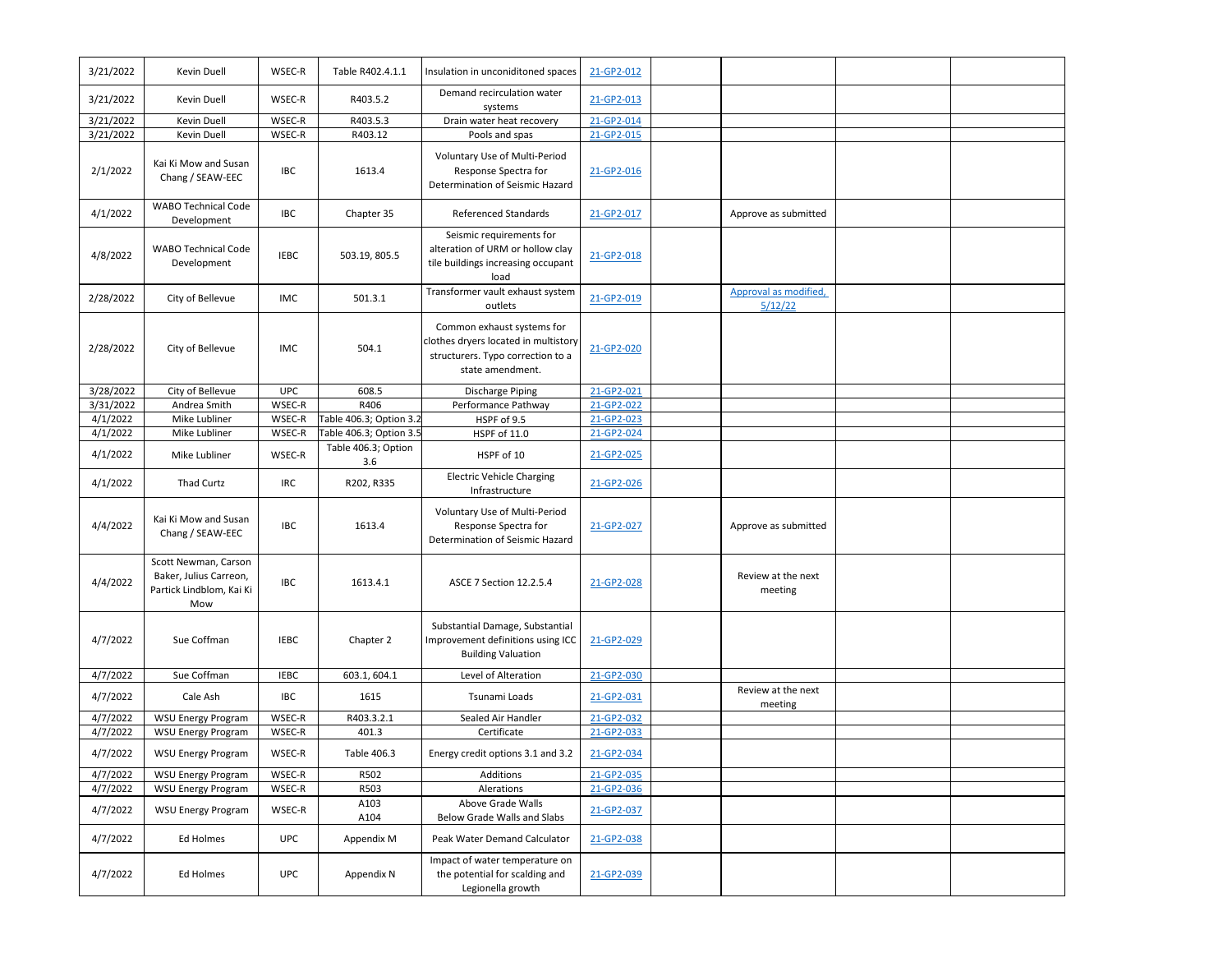| 4/7/2022 | Ed Holmes                                   | <b>UPC</b>  | Appendix F                                      | Firefighter Breathing Air<br>Replenishment Systems                   | 21-GP2-040 |                              |                                |  |
|----------|---------------------------------------------|-------------|-------------------------------------------------|----------------------------------------------------------------------|------------|------------------------------|--------------------------------|--|
| 4/7/2022 | Quyen Thai                                  | <b>IRC</b>  | R311.1                                          | Means of Egress                                                      | 21-GP2-041 |                              | Approved as modified           |  |
|          |                                             |             |                                                 | Opening Protection Between Two-                                      |            |                              |                                |  |
| 4/7/2022 | Quyen Thai                                  | IRC         | R302.3.2                                        | <b>Family Dwellings</b>                                              | 21-GP2-042 |                              | Approved as modified           |  |
| 4/7/2022 | Quyen Thai                                  | IRC         | R302.3.5                                        | Common Accessory Spaces for<br><b>Two-Family Dwellings</b>           | 21-GP2-043 |                              |                                |  |
| 4/7/2022 | Quyen Thai                                  | <b>IRC</b>  | R302.3                                          | <b>Two-Family Dwellings</b>                                          | 21-GP2-044 |                              | Approve as modified            |  |
| 4/7/2022 | Sonja O'Claire                              | WSEC-R      | R408                                            | <b>Built Green certification</b>                                     | 21-GP2-045 |                              |                                |  |
|          |                                             |             |                                                 |                                                                      |            | Proponent                    |                                |  |
| 4/8/2022 | Dan Wildenhaus                              | WSEC-R      | R403.5X, R403.5.4                               | Water Volume Determination                                           | 21-GP2-046 | Revision<br>5/13/22          |                                |  |
| 4/8/2022 | Dan Wildenhaus                              | WSEC-R      | R406.3; Option 5.6                              | <b>Compact Hot Water Distribution</b><br>Systems                     | 21-GP2-047 | Proponent<br><b>Revision</b> |                                |  |
|          |                                             |             |                                                 |                                                                      |            | 5/13/22                      |                                |  |
| 4/8/2022 | Howard Ahern                                | WSEC-R      | R403.5.2                                        | Hot Water Insulation                                                 | 21-GP2-048 |                              | WITHDRAWN BY PROPONENT 5/12/22 |  |
| 4/8/2022 | Howard Ahern                                | WSEC-R      | R403.4.1                                        | Protection of Piping Insulation                                      | 21-GP2-049 |                              |                                |  |
| 4/8/2022 | Carolyn Roos                                | WSEC-R      | Option 3.2, 3.5                                 | COP, HSPF                                                            | 21-GP2-050 |                              |                                |  |
| 4/8/2022 | Gary Heikkinen                              | WSEC-R      | R405                                            | Total Building Performance-Opt 1                                     | 21-GP2-051 |                              |                                |  |
| 4/8/2022 | Gary Heikkinen                              | WSEC-R      | R405                                            | Total Building Performance-Opt 2                                     | 21-GP2-052 |                              |                                |  |
| 4/8/2022 | Sue Coffman in behalf of<br><b>WABO</b>     | <b>IRC</b>  | Chapter 44                                      | Requirements for existing buildings                                  | 21-GP2-053 |                              |                                |  |
| 4/8/2022 | Ardel Jala in behalf of<br><b>WABO</b>      | <b>IEBC</b> | 306.6                                           | <b>LULA Elevators</b>                                                | 21-GP2-054 |                              |                                |  |
| 4/8/2022 | Jenifer Gilliland in behalf<br>of WABO      | <b>IEBC</b> | 401.2, 401.4                                    | Demolition, replacement and<br>repair                                | 21-GP2-055 |                              |                                |  |
| 4/8/2022 | Nathalie Boeholt in<br>behalf of WABO       | <b>IEBC</b> | 503.13, 805.4                                   | Voluntary lateral force-resisting<br>system alterations              | 21-GP2-056 |                              |                                |  |
| 4/8/2022 | Micah Chappell in behalf<br>of WABO         | <b>UPC</b>  | 913                                             | Air Admittance Valve                                                 | 21-GP2-057 |                              |                                |  |
| 4/8/2022 | Micah Chappell in behalf<br>of WABO & WSFMA | <b>WUIC</b> | All                                             | All Sections of the Wildland Urban<br>Interface Code with amendments | 21-GP2-058 |                              |                                |  |
| 4/8/2022 | Micah Chappell in behalf<br>of WABO & WSFMA | <b>WUIC</b> | Section 302.2                                   | Department of Natural Resources<br>mapping                           | 21-GP2-059 |                              |                                |  |
| 4/8/2022 | Micah Chappell in behalf<br>of WABO & WSFMA | <b>WUIC</b> | Section 302.2                                   | Worksheet for Section 302.2 of the<br>Wildland Urban Interface Code  | 21-GP2-060 |                              |                                |  |
| 4/8/2022 | Gary Heikkinen                              | WSEC-R      | R406.3                                          | <b>Additional Energy Efficiency</b><br>Requirements                  | 21-GP2-061 |                              |                                |  |
| 4/8/2022 | Mark Vossler                                | IRC-M       | R403.6, M1505.4.4                               | Increased Range Hood Ventilation                                     | 21-GP2-062 |                              |                                |  |
| 4/8/2022 | Mark Vossler                                | <b>IMC</b>  | R403.4.7                                        | Increased Range Hood Ventilation                                     | 21-GP2-063 |                              |                                |  |
| 4/8/2022 | Sean Denniston                              | WSEC-R      | R401.2, R403.5,<br>R403.13, R405.2,<br>R503.1.3 | All-Electric                                                         | 21-GP2-064 |                              |                                |  |
| 4/8/2022 | Sean Denniston                              | WSEC-R      | 403.13, R405.2, R503.1                          | Heat Pump Space Heater                                               | 21-GP2-065 |                              | Tabled 5/13/22                 |  |
| 4/8/2022 | Sean Denniston                              | WSEC-R      | 2403.5, R405.2, R503.1.                         | Heat Pump Water Heater                                               | 21-GP2-066 |                              | Tabled 5/13/22                 |  |
| 4/8/2022 | Kevin Duell                                 | WSEC-R      | R403.5                                          | Service hot water systems                                            | 21-GP2-067 |                              | Tabled 5/6/22                  |  |
| 4/8/2022 | Kevin Duell                                 | WSEC-R      | Table R405.3                                    | <b>Emissions Factors</b>                                             | 21-GP2-068 |                              |                                |  |
| 4/8/2022 | Kevin Duell                                 | WSEC-R      | R403.7                                          | Equipment sizing and efficiency<br>rating                            | 21-GP2-069 |                              |                                |  |
| 4/8/2022 | Liz Reichart                                | WSEC-R      | Table R405.3                                    | <b>Emissions Factors</b>                                             | 21-GP2-070 |                              |                                |  |
| 4/8/2022 | Lisa Rosenow                                | WSEC-R      | R403.5.1                                        | SWH cirulation system                                                | 21-GP2-071 |                              | Approve as modified,<br>5/6/22 |  |